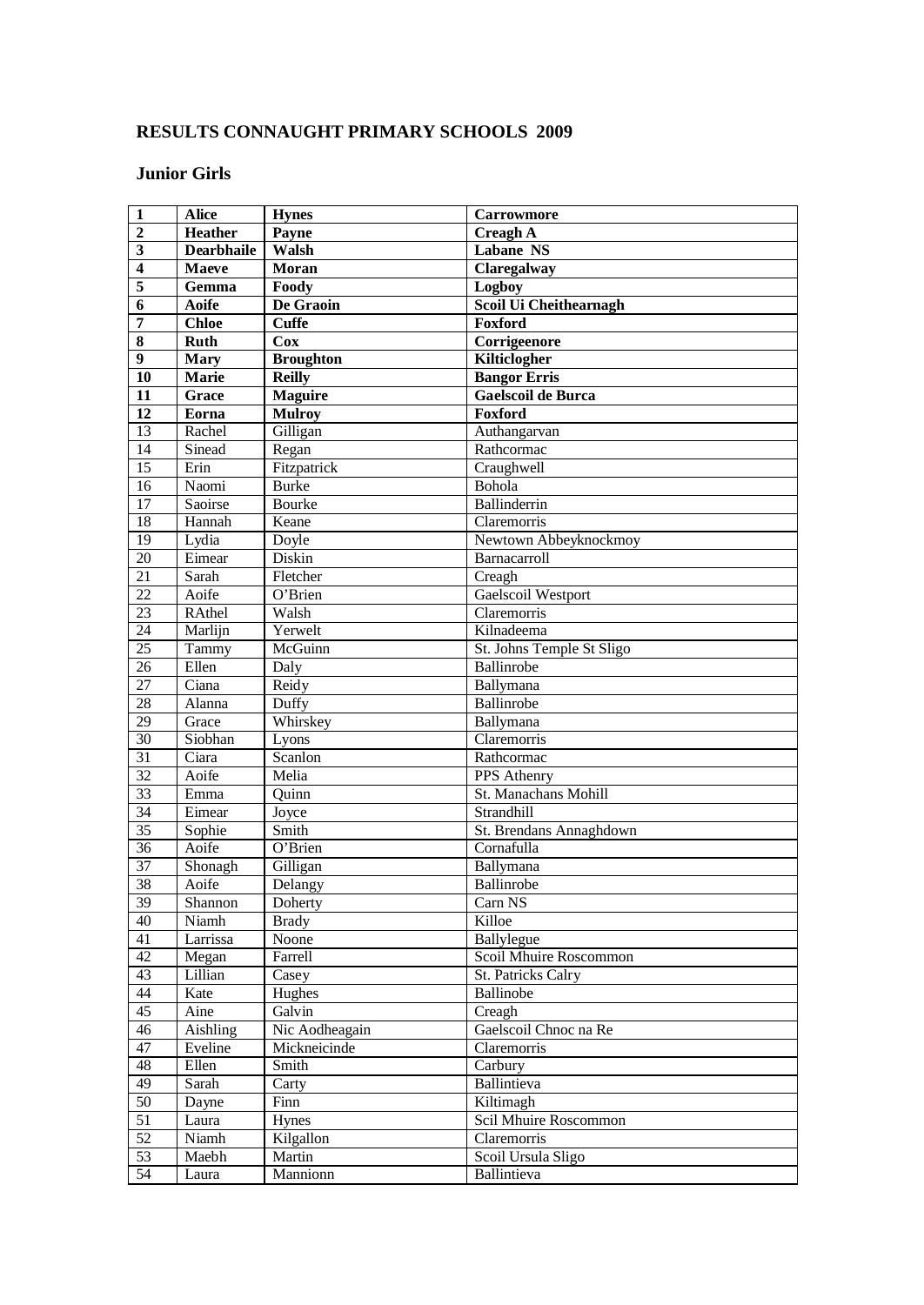| $\overline{55}$ | Alice     | Whirskey              | Ballymana                  |
|-----------------|-----------|-----------------------|----------------------------|
| 56              | Eva       | Acheson               | Scoil Chnoc na Re          |
| 57              | Ide       | Crehan                | Cornafulla                 |
| $\overline{58}$ | Rebeka    | Stavus                | Lanesboro                  |
| 59              | Emma      | Waters                | Ballymana                  |
| 60              | Molly     | Lynam                 | Ballymana                  |
| 61              | Shannon   | Dowd                  | Frenchpark                 |
| 62              | Sinead    | Ginnelly              | Kiltimagh                  |
| 63              | Christine | Connell               | Cornafulla                 |
| $\overline{64}$ | Jayne     | <b>McCormack</b>      | Carbury                    |
| 65              | Karlina   | Cyds                  | Ballinrobe                 |
| 66              | Aimee     | Fox                   | St. Patricks Calry         |
| $\overline{67}$ | Gillian   | Murray                | Cornafulla                 |
| 68              | Rachel    | $O3$ Brien            | Cornafulla                 |
| $\overline{69}$ | Deirdre   | Dempsey               | Kiltimagh                  |
| 70              | Aoife     | Glynn                 | Kiltimagh                  |
| $\overline{71}$ | Valarie   | McHugh                | Kiltimagh                  |
| 72              | Lauren    | England               | Scoil Mhuire Roscommon     |
| 73              | Erin      | Nic an Bhreithiunaigh | Gaelscoil Chnoc na Re      |
| 74              | Lauren    | Tansey                | Lanesboro                  |
| 75              | Aoife     | Cullinane             | Ballinrobe                 |
| 76              | Rebecca   | Ni Mhaolain           | Gaelscoil Chnoc na Re      |
| 77              | Shona     | O'Grady               | Scoil Ursula Sligo         |
| 78              | Shannon   | Quigley               | Scoil Mhuire Roscommon     |
| $\overline{79}$ | Eadaoin   | Ni Cheallaigh         | Gaelscoil Chnoc na Re      |
| $\overline{80}$ | Molly     | Dolan                 | St. Peters                 |
| 81              | Orla      | Costello              | Lanesboro                  |
| 82              | Anna      | McPartlan             | Scoil Ursula Sligo         |
| 83              | Aisling   | Casey                 | Lanesboro                  |
| 84              | Patrycya  | Jedrych               | Lansboro                   |
| 85              | Alice     | Purcell               | Scoil Ursula Sligo         |
| 86              | Clodagh   | Mitchell              | <b>St.Manachans Mohill</b> |
| 87              | Roisin    | McGarry               | St.Manachans Mohill        |
| 88              | Sarah     | McCormack             | Carbury                    |
| 89              | Caitlin   | Greene                | Carbury                    |
| $\overline{90}$ | Clar      | Ni Chianaigh          | Gaelscoil Chnoc na RE      |
| $\overline{91}$ | Aiva      | Tuohy                 | Creagh                     |

**Teams: 1**

**st Claremorris 118pts nd Ballinrobe 136 pts rd Ballymana 148 pts**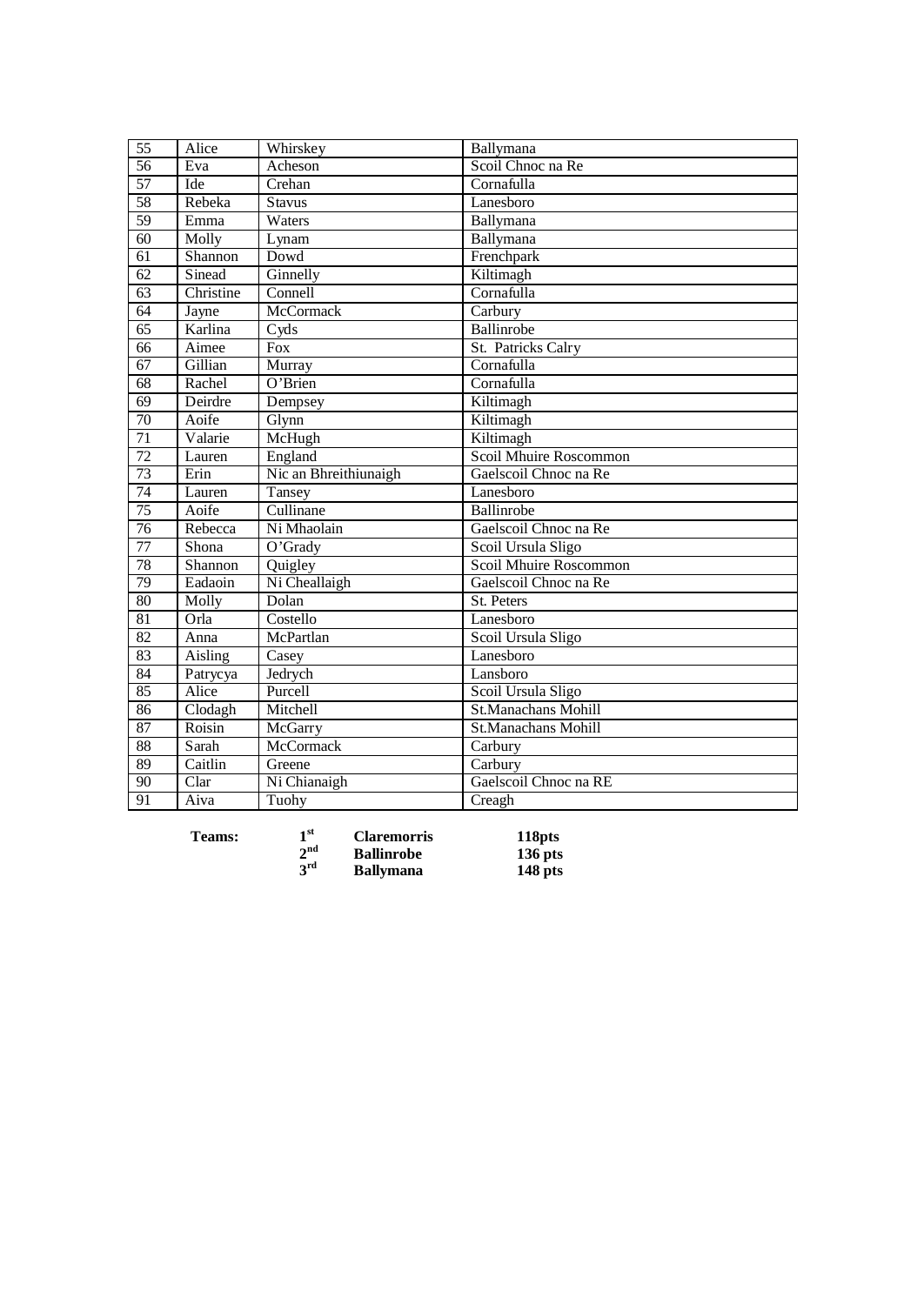## **JUNIOR BOYS**

| $\mathbf{1}$            | Liam                       | <b>Costello</b>  | <b>Belmont Ns</b>            |
|-------------------------|----------------------------|------------------|------------------------------|
| $\overline{2}$          | Isi                        | <b>Richards</b>  | Scoil Iosfa Naofa Oranmore   |
| 3                       | <b>James</b>               | <b>Devaney</b>   | <b>St. Patricks Calry</b>    |
| $\overline{4}$          | $\overline{\mathrm{Colm}}$ | Reilly           | Creagh                       |
| $\overline{\mathbf{5}}$ | <b>Niall</b>               | Connaughton      | Cornafulla                   |
| $\overline{6}$          | Padraic                    | <b>Commins</b>   | <b>Claregalway</b>           |
| $\overline{7}$          | Luke                       | Powell           | Creagh                       |
| 8                       | <b>EAmonn</b>              | Keogh            | <b>Killoe</b>                |
| $\overline{9}$          | <b>James</b>               | <b>McHugh</b>    | <b>Kiltimagh</b>             |
| 10                      | Enda                       | <b>Daly</b>      | <b>Ballintievia</b>          |
| $\overline{11}$         | James                      | Cahalane         | Scoil Iosaf Naofa Oranmore   |
| 12                      | <b>Sean</b>                | Harkin           | <b>St. Manachans</b>         |
| 13                      | Luke                       | Honan            | <b>Quay Ballina</b>          |
| 14                      | <b>Brian</b>               | Loughnane        | <b>Kilnadeema</b>            |
| 15                      | <b>Darren</b>              | <b>Morrissey</b> | <b>Scoil Eanna Bullaun</b>   |
| $\overline{16}$         | $\overline{\text{Conor}}$  | Maheady          | Ballinrobe                   |
| $\overline{17}$         | Niall                      | Farrelly         | Killoe                       |
| 18                      | <b>Brian</b>               | De Burca         | Scoil Ui Cheithearnaigh      |
| $\overline{19}$         | Malo                       | Salmon           | Scoil iosaf Maofa Oranmore   |
| 20                      | Ciareann                   | Kenny            | St. Marys Carrigallen        |
| 21                      | Mathew                     | Tracey           | Athenry                      |
| $\overline{22}$         | Oisin                      | McLoughlin       | St. Callins Fenagh           |
| 23                      | Luke                       | O'Shaughnessy    | Donaghpatrick NS             |
| 24                      | Leo                        | Doherty          | Strandhill                   |
| $\overline{25}$         | Darren                     | Horan            | Bohola                       |
| $\overline{26}$         | Evan                       | Karkin           | St. Manachans Mohill         |
| 27                      | <b>James</b>               | Cannon           | <b>Esker NS</b>              |
| 28                      | David                      | Gannon           | Claremorris                  |
| 29                      | <b>Brandon</b>             | Lee              | <b>Athenry NS</b>            |
| 30                      | Oran                       | O'Malley         | Ballinrobe                   |
| 31                      | Laim                       | Egan             | Athenry                      |
| 32                      | Eoin                       | Anderson         | <b>Rosses Point</b>          |
| 33                      | Jim                        | Crowley          | Scoil Iosaf Naofa Oranmore   |
| 34                      | Dara                       | O'Muirithe       | Aughlearn                    |
| $\overline{35}$         | Keelan                     | Kilrehill        | Killeenduff                  |
| 36                      | Calllum                    | $O3$ Brien       | Cornafulla                   |
| 37                      | Eoin                       | Fahy             | Craughwell                   |
| $\overline{38}$         | Cillian                    | Doyle            | Scoil Iosaf Naofa Oranmore   |
| 39                      | James                      | Oliver           | <b>Athenry Boys</b>          |
| 40                      | Sean                       | Delaney          | Scoil Iosaf Naofa Oranmore   |
| 41                      | Oisin                      | Kelly            | St. Patricks Calry           |
| $\overline{42}$         | Michael                    | Kerins           | Grange                       |
| 43                      | Adam                       | Lynch            | Scoil Ursula                 |
| 44                      | Evan                       | Willis           | <b>St. Josephs Collooney</b> |
| 45                      | Eoin                       | Heslin           | Geevagh                      |
| $\overline{46}$         | Oisin                      | <b>McCormack</b> | Creagh                       |
| 47                      | Ewan                       | Heapes           | Scoil Ursula                 |
| 48                      | Cian                       | McAllister       | Gaelscoil Westport           |
| 49                      | Dara                       | Mulvihill        | Coosan                       |
| 50                      | Alan                       | Callanan         | Craughwell                   |
| $\overline{51}$         | James                      | McNabola         | St.Manachans                 |
| 52                      | Stephen                    | O'Gara           | The Don                      |
| $\overline{53}$         | <b>Brian</b>               | Quinn            | Claremorris                  |
| $\overline{54}$         | Henry                      | Keane            | Claremorris                  |
| 55                      | Seamus                     | Lohan            | Creagh                       |
| 56                      | Liam                       | Walsh            | Claremorris                  |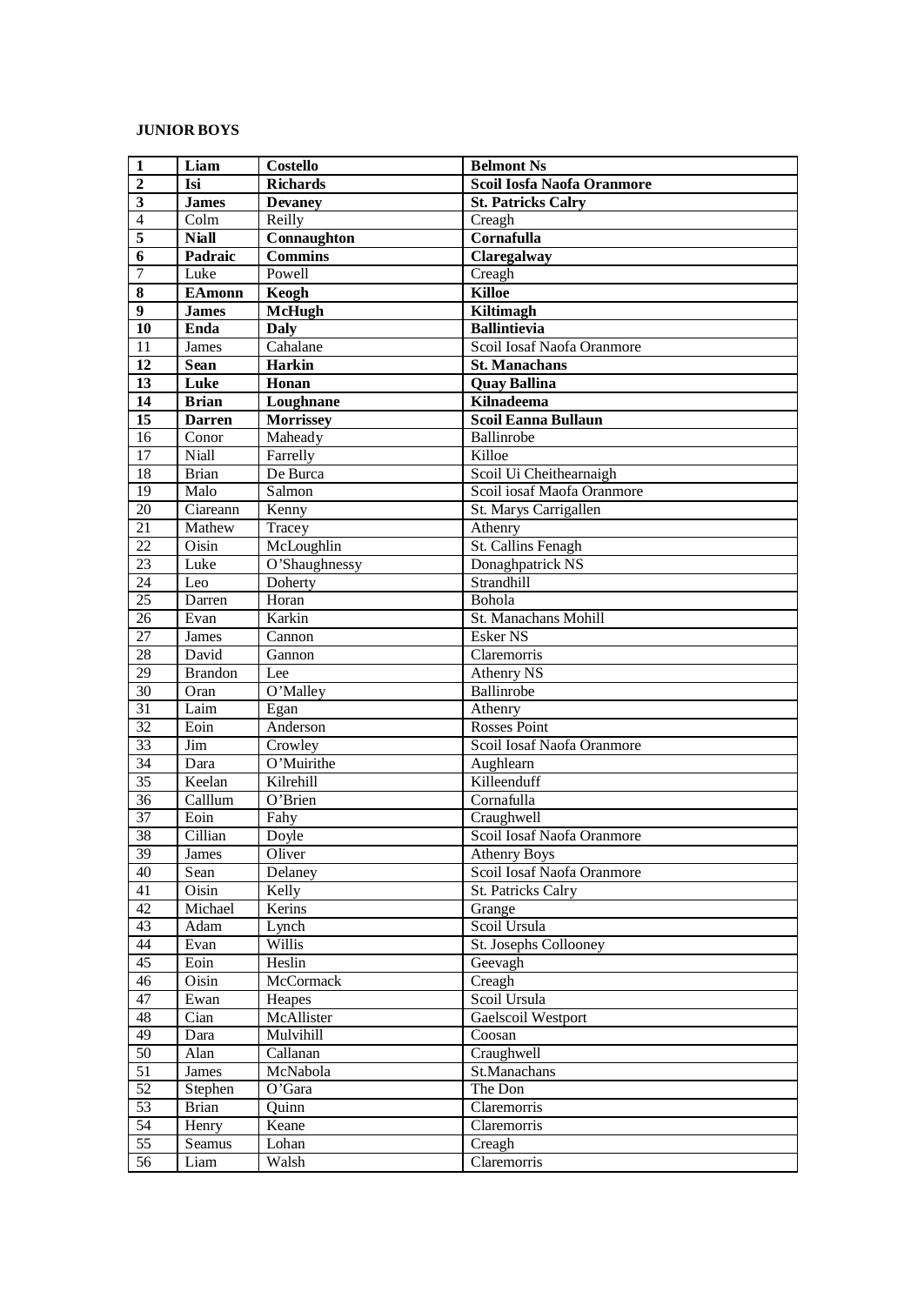| 57               | Conor                                | Melvin               | <b>St. Patricks Calry</b>    |
|------------------|--------------------------------------|----------------------|------------------------------|
| 58               | Callum                               | Ni Dhomnaill         | Gaelscoil Chnoc na Re        |
| $\overline{59}$  | James                                | Kelly                | Ballintieva                  |
| $\overline{60}$  | Ian                                  | West                 | Quay Ballina                 |
| 61               | Liam                                 | Harte                | Killoe                       |
| 62               | Oran                                 | Hester               | Frenchpark                   |
| $\overline{63}$  | John                                 | H                    | Mountpleasant                |
| 64               | Luke                                 | Ryan                 | Cornafulla                   |
| 65               | Cian                                 | Gallagher            | Kiltimagh                    |
| 66               | Ryan                                 | Smith                | Strandhill                   |
| $\overline{67}$  | Colm                                 | Kiernan              | St.Marys Cornafulla          |
| 68               | Jamie                                | Tierney              | Kiltimagh                    |
| $\overline{69}$  | Mathew                               | Aris                 | Quay Ballina                 |
| 70               | Shane                                | Morrissey            | Killoe                       |
| 71               | Cillian                              | Flood                | Fermoyle                     |
| 72               | Luke                                 | McClean              | Cornafulla                   |
| 73               | Oisin                                | Lennon               | Cornafulla                   |
| 74               | $\overline{\text{F}}$ <sub>inn</sub> | Hithcox              | <b>Athenry Boys</b>          |
| 75               | Aaron                                | Hughes               | Killoe                       |
| $\overline{76}$  | Aaron                                | Walsh                | St. josephs Collooney        |
| 77               | Evan                                 | Farrelly             | Killoe                       |
| 78               | Ciaran                               | O'Flionn             | Gaelscoil Chnoc na Re        |
| $\overline{79}$  | Ciaran                               | Hardiman             | <b>Athenry Boys</b>          |
| 80               | <b>Jack</b>                          | Lally                | Craughwell                   |
| 81               | David                                | Morrin               | Quay Ballina                 |
| 82               | Joseph                               | Devine               | Creagh                       |
| $\overline{83}$  | Tony                                 | Fox                  | <b>St. Josephs Collooney</b> |
| 84               | Ross                                 | Trill                | <b>St. Josephs Collooney</b> |
| 85               | Keenan                               | O'Brien              | Kiltimagh                    |
| 86               | Cronan                               | Flood                | Fermoyle                     |
| 87               | Sean                                 | Kennedy              | Strandhill                   |
| 88               | <b>Jack</b>                          | Loftus               | <b>Quay Ballina</b>          |
| 89               | Siam                                 | Karim                | Strandhill                   |
| 90               | Mihailo                              | Cretovic             | Cornafulla                   |
| 91               | Eoin                                 | Kearney              | <b>St.Marys Carrigallen</b>  |
| $\overline{92}$  | Peter                                | Cummins              | Ballintieva                  |
| $\overline{93}$  | Joe                                  | Doherty              | Ballintieva                  |
| 94               | <b>Jack</b>                          | <b>McManus</b>       | Cornafulla                   |
| $\overline{95}$  | Cormac                               | White                | St. Manachans                |
| $\overline{96}$  | Callum                               | Shields              | St. patricks Calry           |
| $\overline{97}$  | Jack                                 | Lynch                | <b>St.Marys Carrigallen</b>  |
| 98               | Luke                                 | O' Scorlog           | Gaelscoil Chnoc na Re        |
| 99               | Conor                                | Malee                | Kiltimagh                    |
| 100              | Diarmuid                             | McCartin             | Craughwell                   |
| 101              | Michael                              | O'Maonaile           | Gaelscoil Chnoc na Re        |
| 102              | Marc                                 | Harte                | Strandhill                   |
| 103              | Dermot                               | McLoughlin           | <b>St. Patricks Calry</b>    |
| 104              | Peter                                | O'Neill              | St.Manachans                 |
| $\overline{105}$ | Daniel                               | Curran               | Fermoyle                     |
| 106              | Fergal                               | O'Ceallaigh Lionsigh | Gaelscoil Chnoc na Re        |
| 107              | <b>Brendan</b>                       | Walsh                | Claremorris                  |
| 108              | Sarunas                              | Zenkollvas           | <b>St.Marys Carrigallen</b>  |
| 109              | Kevin                                | Quigley              | St. Josepsh Collooney        |
| 110              | Ciaran                               | O'Maolagain          | Gaelscoil Chnoc na RE        |
| 111              | Rory                                 | Mulroy               | Ballintieva                  |
| 112              | Luke                                 | Donohue              | <b>St.Marys Carrigallen</b>  |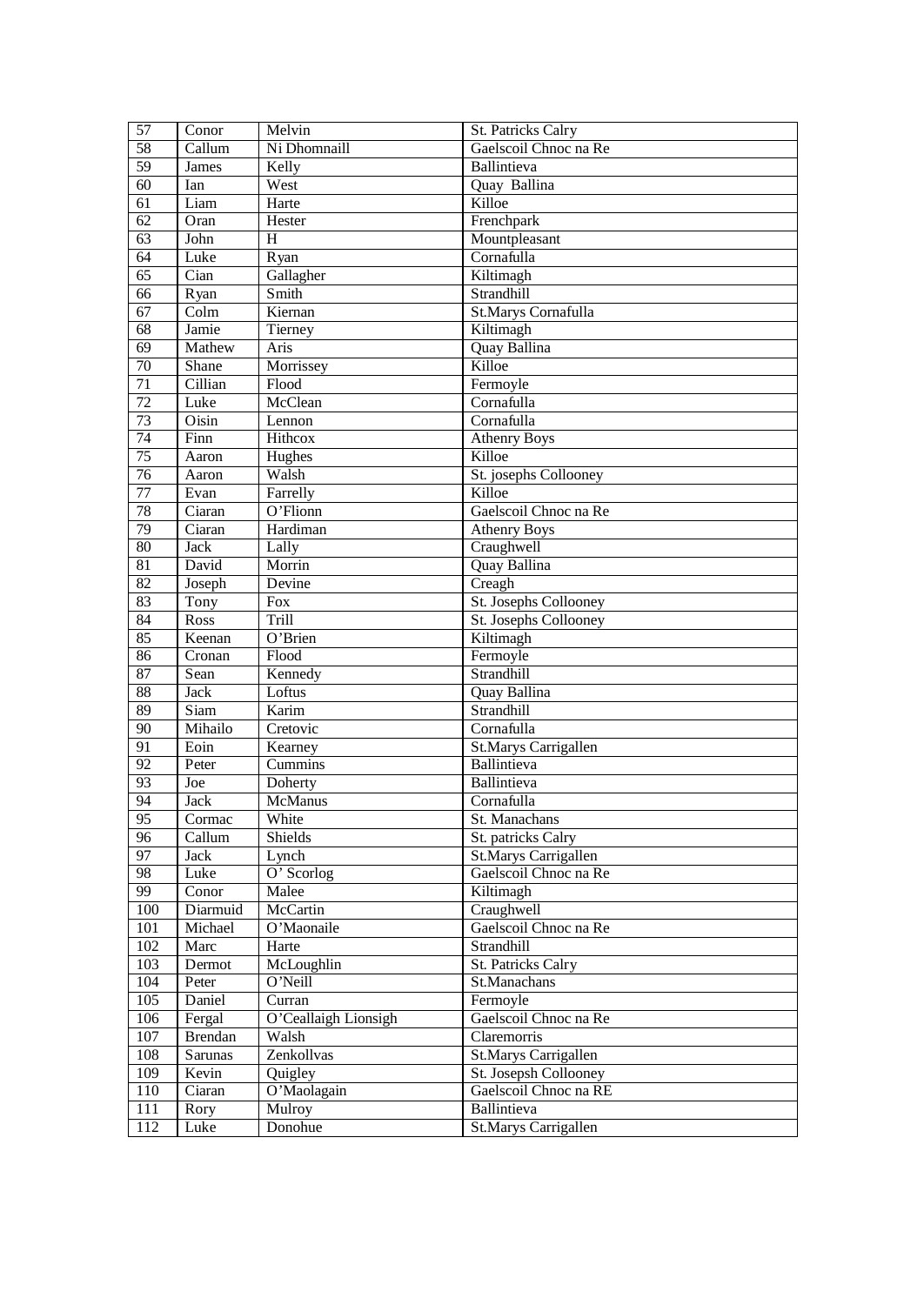| <b>Teams</b> | 1 <sup>st</sup> | <b>Scoil Iosaf Naofa Oranmore</b> | 65 <sub>pts</sub> |
|--------------|-----------------|-----------------------------------|-------------------|
|              | $2^{\text{nd}}$ | <b>Creagh</b>                     | $112$ pts         |
|              | 3 <sup>rd</sup> | <b>Athenry Boys</b>               | $120$ pts         |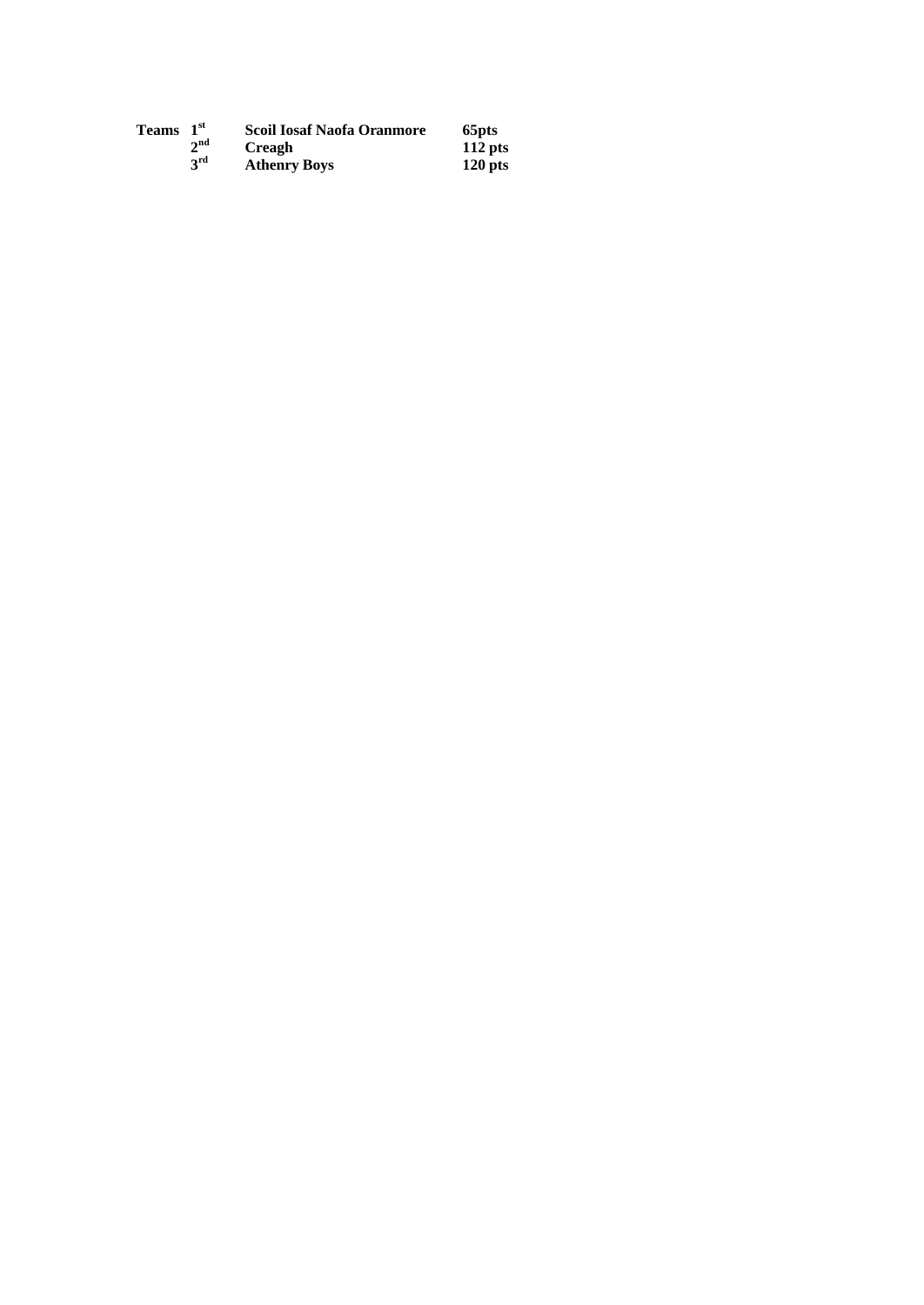## **SENIOR GIRLS**

| $\mathbf{1}$            | Annie          | Daly             | <b>Ballinatieva</b>            |
|-------------------------|----------------|------------------|--------------------------------|
| $\boldsymbol{2}$        | Caolainn       | <b>McGonigle</b> | <b>Scoil Ursula</b>            |
| $\overline{\mathbf{3}}$ | Laura          | <b>Costello</b>  | <b>Belmont NS</b>              |
|                         | Ann            |                  |                                |
| $\overline{\mathbf{4}}$ | <b>Aisling</b> | Forkan           | <b>Midfield</b>                |
| $\overline{\mathbf{5}}$ | Ciara          | <b>DeGraoin</b>  | Scoil Ui Cheithearaigh         |
| 6                       | <b>Imelda</b>  | <b>McDonnell</b> | <b>Pullathomas</b>             |
| $\overline{7}$          | <b>Dervla</b>  | <b>Byrne</b>     | <b>St. Manachans Mohill</b>    |
| 8                       | Grace          | Cahill           | Liseenkyle                     |
| 9                       | <b>Katie</b>   | <b>Costello</b>  | Cornafulla                     |
| 10                      | <b>Eilis</b>   | O'Dowd           | <b>Balinamore</b>              |
| 11                      | Orla           | <b>McCann</b>    | <b>Kinaffe</b>                 |
| $\overline{12}$         | Helen          | McDonagh         | Rathcormac                     |
| 13                      | <b>Mary</b>    | <b>Sloan</b>     | <b>Melview</b>                 |
| $\overline{14}$         | Katie          | McGlynn          | Rathcormac                     |
| $\overline{15}$         | Eva            | Martin           | Scoil Ursula                   |
| 16                      | Rachel         | O'Brien          | Padraig Naofa Cregmore         |
| 17                      | Lisa           | Dolan            | Quay Ballina                   |
| $\overline{18}$         | Niamh          | Cronin           | <b>Rosss Point</b>             |
| 19                      | Michaela       | Walsh            | Midfield                       |
| 20                      | Tory           | McGlynn          | Rathcormac                     |
| $\overline{21}$         | Niamh          | Keane            | Presentaton Athenry            |
| $\overline{22}$         | Leanne         | Freaney          | Craughwell                     |
| 23                      | Deirbhlar      | McNamara         | <b>St. Colmcilles Westport</b> |
| 24                      | Megan          | O'Donnell        | Moycullen                      |
| $\overline{25}$         | Shauna         | Connell          | Cornafulla                     |
| 26                      | Eimear         | Keane            | Presentation Athenry           |
| $\overline{27}$         | Kathy          | Devaney          | St. Patricks Calry             |
| $\overline{28}$         | Deirbhaile     | Rowe             | Ballyvary                      |
| 29                      | Aisling        | Joyce            | Ballinrobe                     |
| $\overline{30}$         | Shannon        | Lee              | Presentation Athenry           |
| $\overline{31}$         | Sinead         | Tracey           | St. Josephs Carrabane          |
| 32                      | Emma           | Gaffney          | Craughwell                     |
| 33                      | Charlene       | Gilmartin        | Ballintogher                   |
| $\overline{34}$         | Annie          | Duffy            | Ballinrobe                     |
| $\overline{35}$         | Chloe          | McGinty          | Ballinrobe                     |
| 36                      | Catherine      | Connaire         | Moycullen                      |
| $\overline{37}$         | Grainne        | NicAodhagain     | Gaelscoil Chnoc na Re          |
| 38                      | Anna           | Tierney          | Meelick                        |
| 39                      | Emma           | Gallagher        | Scoil Ursula                   |
| 40                      | Denise         | Regan            | Rathcormac                     |
| 41                      | Emma           | <b>Byrne</b>     | Craughwell                     |
| 42                      | Ciara          | Fahy             | Claremorris                    |
| 43                      | Ellen          | Fitzpatrick      | Craughwell                     |
| 44                      | Hannah         | Rabbitte         | Craughwell                     |
| 45                      | Sarah          | Quinn            | Ballinrobe                     |
| 46                      |                | McPadden         | Scoil Ursula                   |
| 47                      | Aoife<br>Eavan | Louden           | Moycullen                      |
| 48                      | Grainne        | Larsen           | Creagh                         |
| 49                      |                | Ahmad            | Scoil Ursula                   |
|                         | Miriam         |                  | Craughwell                     |
| 50                      | Lisa           | Doran            |                                |
| 51                      | Niamh          | Donnellan        | Presentation Athenry           |
| 52                      | Sinead         | Colohan          | Corrigeenroe                   |
| 53                      | Tianna         | Rawkins          | Scoil Mhuire Roscommon         |
| 54                      | Keighley       | Hennigan         | Rathcormac                     |
| 55                      | Alanna         | Hanley           | Roxboro                        |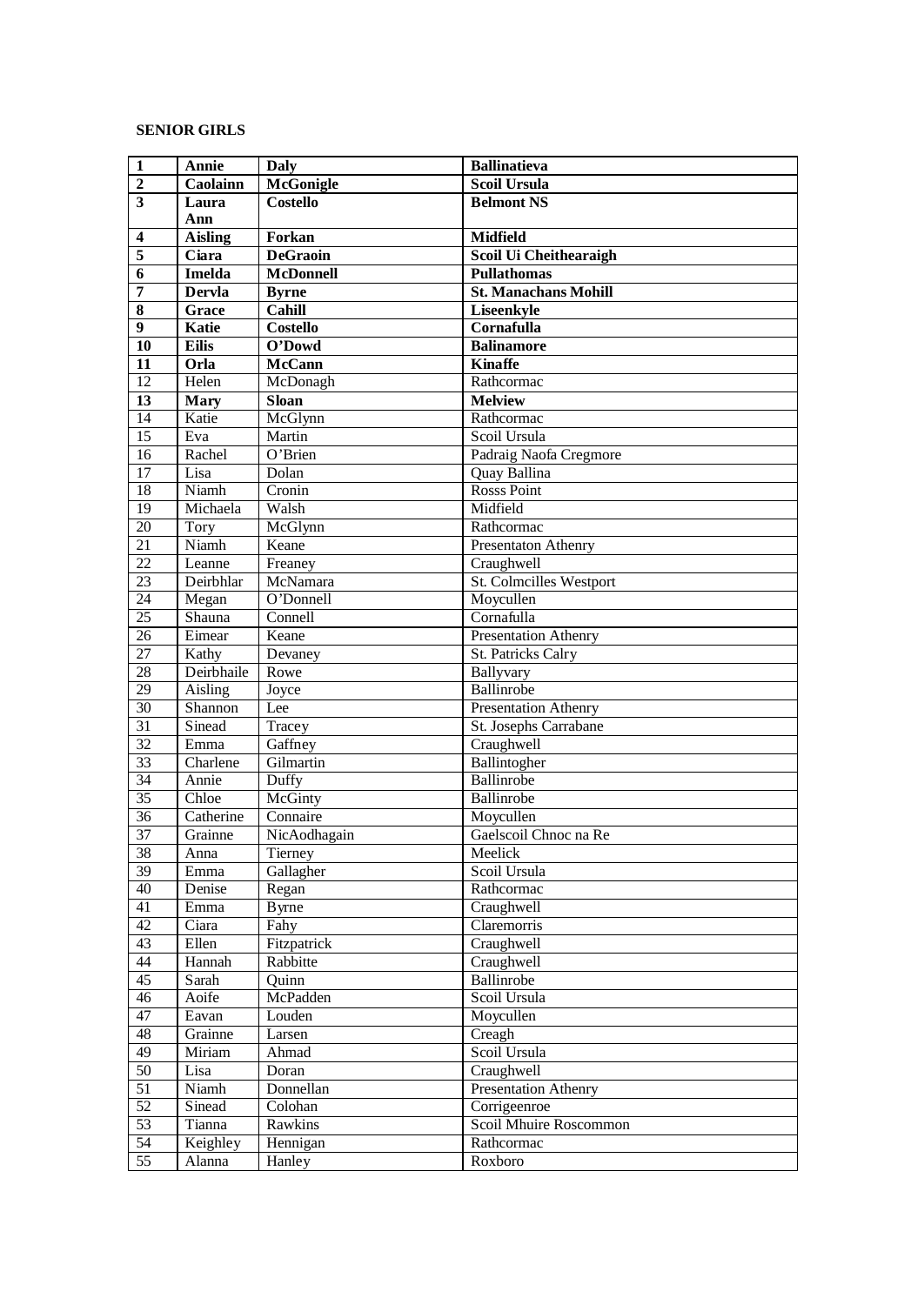| 56              | Alanna                       | Gannon             | Knockrooskey                |
|-----------------|------------------------------|--------------------|-----------------------------|
| $\overline{57}$ | Mollie                       | Finn               | Moycullen                   |
| 58              | Niamh                        | Kent               | Quay Ballina                |
| 59              | Aoife                        | Nic Aodhagain      | Gaelscoil Chnoc na Re       |
| 60              | Maeve                        | Gallagher          | Presentation Athenry        |
| 61              | Laura                        | Gavin              | Creagh                      |
| 62              | Caroline                     | Murray             | <b>Quay Ballina</b>         |
| 63              | Aoife                        | Donnellan          | Scoil Mhuire Roscommon      |
| 64              | Lisa                         | Flanagan           | Frenchpark                  |
| 65              | Eve                          | Caulfield          | Quay Ballina                |
| 66              | Sarah                        | O'Brien            | Claremorris                 |
| 67              | Orlaith                      | Melia              | <b>Presentation Athenry</b> |
| $\overline{68}$ | Laura                        | <b>Barrett</b>     | $\overline{C}$ reagh        |
| 69              | Isabel                       | <b>Cummins</b>     | Ballinrobe                  |
| 70              | $\overline{\text{C}}$ aoimhe | Duke               | Scoil Mhuire Roscommon      |
| 71              | Nicole                       | Conway             | Scoil Ursula                |
| 72              | Caoimhne                     | Lennon             | Cornafulla                  |
| 73              | Alannagh                     | Ni Mhaolain        | Gaelscoil Chnoc na Re       |
| 74              | Iona                         | Commons            | Claremorris                 |
| $\overline{75}$ | Sarah                        | Shaughnessy        | Claremorris                 |
| 76              | Emily                        | Comiskey           | Scoil Mhuire Roscommon      |
| 77              | Roisin                       | Collins            | Ballinrobe                  |
| 78              | Evanne                       | Nic Giolla Chailin | Gaelscoil Chnoc na Re       |
| 79              | Rianna                       | Rawkins            | Scoil Mhuire Roscommon      |
| 80              | Leighan                      | Coyle              | Cornafulla                  |
|                 |                              |                    |                             |

| <b>Teams</b> | 1 <sup>st</sup> | Rathcormac                  | 86 <sub>pts</sub> |
|--------------|-----------------|-----------------------------|-------------------|
|              | 2 <sup>nd</sup> | <b>Scoil Ursula</b>         | $102$ pts         |
|              | 3 <sup>rd</sup> | <b>Presentation Athenry</b> | $128$ pts         |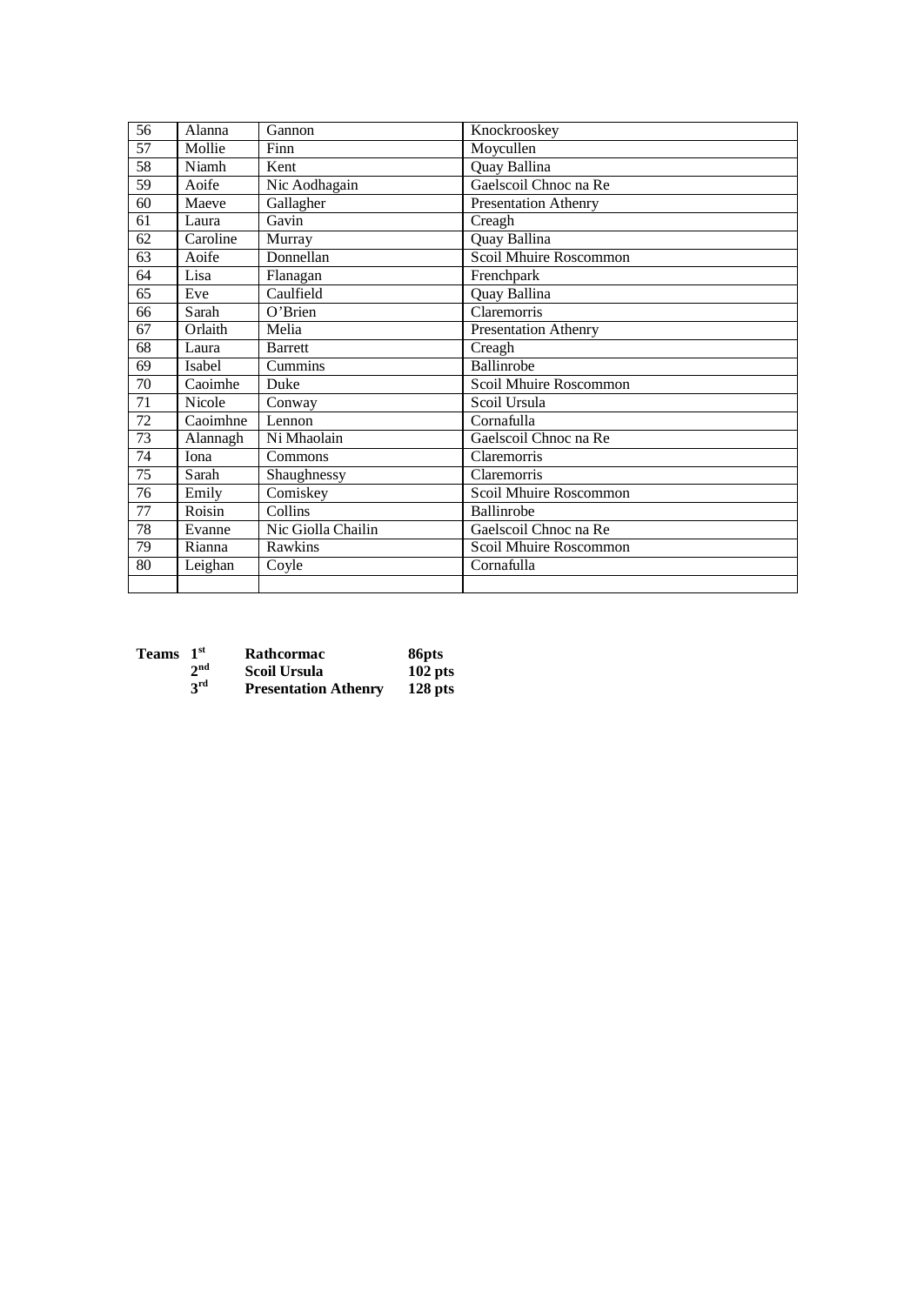### **SENIOR BOYS**

| $\mathbf{1}$            | William         | <b>Hynes</b>         | <b>Carrowmore</b>              |
|-------------------------|-----------------|----------------------|--------------------------------|
| $\overline{2}$          | Keith           | <b>Beirne</b>        | <b>St. Manachans Mohill</b>    |
| $\overline{\mathbf{3}}$ | Cormac          | <b>Blehin</b>        | <b>Glemore</b>                 |
| $\overline{\mathbf{4}}$ | <b>Shane</b>    | <b>Bracken</b>       | Foxford                        |
| $\overline{\mathbf{5}}$ | <b>Mark</b>     | <b>Dolan</b>         | Carrigallon                    |
| 6                       | <b>Niall</b>    | Joyce                | <b>Claremorris</b>             |
| 7                       | <b>Sean</b>     | O'Meachair           | <b>Scoil Fhursa</b>            |
| 8                       | <b>Stephen</b>  | <b>Cannon</b>        | Scoil EAnna Bullaun            |
| $\overline{9}$          | Ryan            | O'Rourke             | St. Callins Fenagh             |
| 10                      | <b>Lawrence</b> | <b>Brannigan</b>     | <b>Scoil Einde Salthill</b>    |
| 11                      | Luke            | Doherty              | <b>Breaffy Ballina</b>         |
| $\overline{12}$         | Joe             | Murphy               | <b>Quay Ballina</b>            |
| 13                      | <b>Brian</b>    | Harte                | <b>Killoe</b>                  |
| 14                      | Oisin           | Doyle                | Scoil iosaf Naofa Oranmore     |
| $\overline{15}$         | Cian            | <b>McKeon</b>        | Corrigeenore                   |
| 16                      | Aaron           | O'Boyle              | Strandhill                     |
| $\overline{17}$         | Lee             | Roper                | <b>St. Johns Temple Street</b> |
| 18                      | Ciaran          | Mulderrig            | Kiltimagh                      |
| 19                      | <b>Jack</b>     | Gilheany             | <b>St. Callins Fenagh</b>      |
| 20                      | Jamie           | Spellman             | Scoil iosaf Naofa Oranmore     |
| $\overline{21}$         | <b>Brendan</b>  | Murray               | St. Patricks Boys Tuam         |
| 22                      | Joseph          | O'Reilly             | Geevagh                        |
| $\overline{23}$         | Aidan           | Connelly             | Scoil Iosaf Naofa Oranmore     |
| $\overline{24}$         | Eoin            | Rockall              | Scoil Iosaf Naofa Oranmore     |
| 25                      | Mark            | Connolly             | Carraroe                       |
| 26                      | Richard         | Conlon               | Kiltimagh                      |
| 27                      | Philip          | Hunter               | Carbury                        |
| $\overline{28}$         | Conor           | Quinn                | <b>Breaffy Ballina</b>         |
| 29                      | John            | Timlin               | <b>Breaffy Ballina</b>         |
| $\overline{30}$         | Ryan            | Lyttle               | <b>Breaffy Ballina</b>         |
| $\overline{31}$         | Dominic         | O'Reilly             | Ballyleague                    |
| $\overline{32}$         | Jack            | Cox                  | Corrigeenore                   |
| 33                      | Evan            | Quirke               | Lisheenkyle NS                 |
| $\overline{34}$         | Shay            | Doherty              | Strandhill                     |
| $\overline{35}$         | Keith           | Harney               | <b>Breaffy Ballina</b>         |
| 36                      | Ryan            | Phillips             | Carraroe                       |
| $\overline{37}$         | Conor           | McGovern             | St. Brendans Sligo             |
| 38                      | Sean            | $\overline{K}$ eegan | St. Callins Fenagh             |
| 39                      | Enda            | Kilcullen            | <b>Breaffy Ballina</b>         |
| 40                      | Ciaran          | Nevin                | Craughwell                     |
| 41                      | Matthew         | Molloy               | Craughwell                     |
| $\overline{42}$         | Ronan           | Nevin                | Craughwell                     |
| 43                      | Eoin            | Lally                | Craughwell                     |
| 44                      | Jack            | Dillon               | Creagh                         |
| 45                      | Ethan           | Harkin               | St. Manachans                  |
| 46                      | Graham          | Kerr                 | Carbury                        |
| 47                      | Shane           | McCallion            | Strandhill                     |
| 48                      | Cian            | Higgins              | Corrigeenore                   |
| 49                      | Cathal          | Curry                | Kiltimagh                      |
| $\overline{50}$         | Nathan          | O'Rourke             | St. Callins Fenagh             |
| $\overline{51}$         | Sean            | Henry                | Geevagh                        |
| 52                      | Sean            | <b>Bruen</b>         | Corrigeenore                   |
| $\overline{53}$         | Adam            | Flynn                | Craughwell                     |
| $\overline{54}$         | Cillian         | <b>Black</b>         | Scoil iosaf Naofa Oranmore     |
| $\overline{55}$         | Charlie         | Crowley              | Scoil iosaf Naofa Oranmore     |
| 56                      | Patrick         | McDonnell            | Strandhill                     |